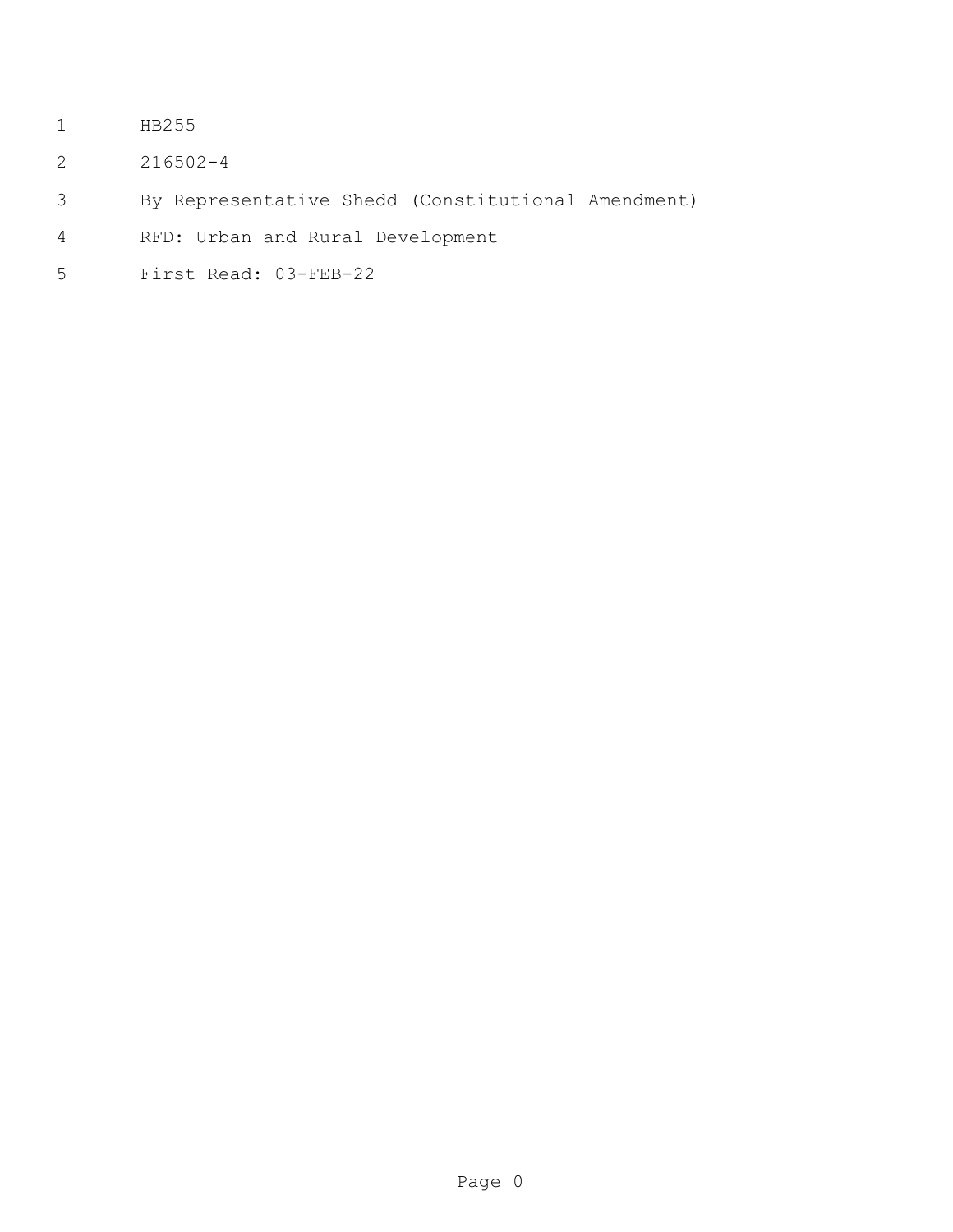HB255

ENROLLED, An Act,

 Proposing an amendment to the Constitution of Alabama of 1901; to authorize the state, a county, or a municipality to grant certain monies to public or private entities for broadband infrastructure.

BE IT ENACTED BY THE LEGISLATURE OF ALABAMA:

 Section 1. The following amendment to the Constitution of Alabama of 1901 is proposed and shall become valid as a part thereof when approved by a majority of the qualified electors voting thereon and in accordance with Sections 284, 285, and 287 of the Constitution of Alabama of 1901, as amended:

## PROPOSED AMENDMENT

 The state, a county, or a municipality is authorized 16 to grant federal award funds or any other source of funding designated for broadband infrastructure by state law to any public or private entity for the purpose of providing or expanding broadband infrastructure. The granting of funds by a county or a municipality to a private entity pursuant to this section must be approved at a public meeting held by the appropriate county or municipality.

 Upon ratification of this constitutional amendment and contingent upon the ratification of the Constitution of Alabama of 2022, the Code Commissioner shall number and place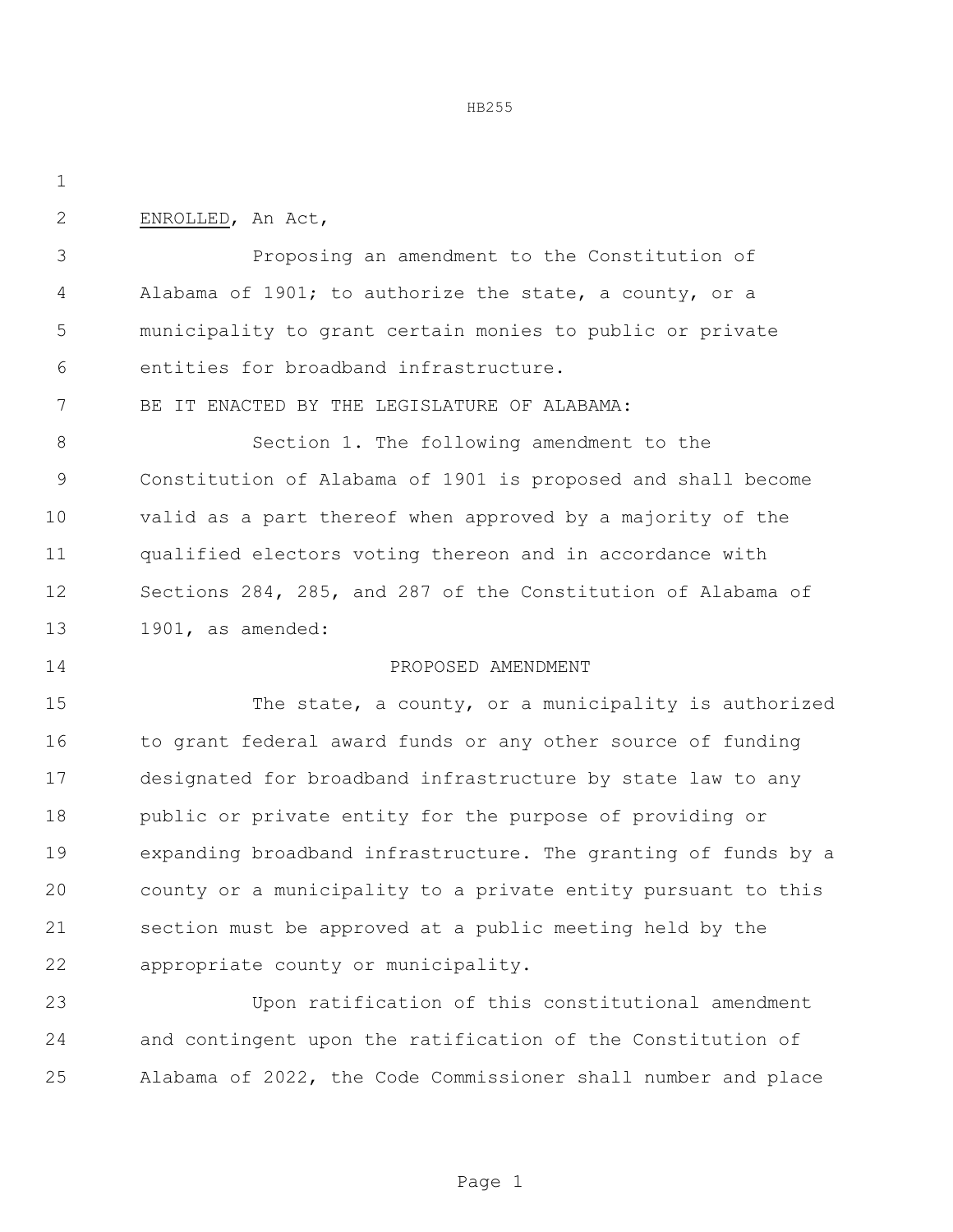this amendment as appropriate in the constitution based upon a logical sequence and the particular subject or topic of the amendment. In this amendment, the Code Commissioner may change capitalization, spelling, and punctuation for the purpose of style and uniformity; correct manifest grammatical, clerical, and typographical errors; and correct incorrect cross-references. When publishing the Constitution of Alabama of 2022, the Code Commissioner may omit this instructional paragraph.

 Section 2. An election upon the proposed amendment shall be held in accordance with Sections 284 and 285 of the Constitution of Alabama of 1901, now appearing as Sections 284 and 285 of the Official Recompilation of the Constitution of Alabama of 1901, as amended, and the election laws of this state.

 Section 3. The appropriate election official shall assign a ballot number for the proposed constitutional amendment on the election ballot and shall set forth the following description of the substance or subject matter of the proposed constitutional amendment:

 "Proposing an amendment to the Constitution of Alabama of 1901, to authorize the state, a county, or a municipality to grant federal award funds or any other source of funding designated for broadband infrastructure by state

$$
\tt HB255
$$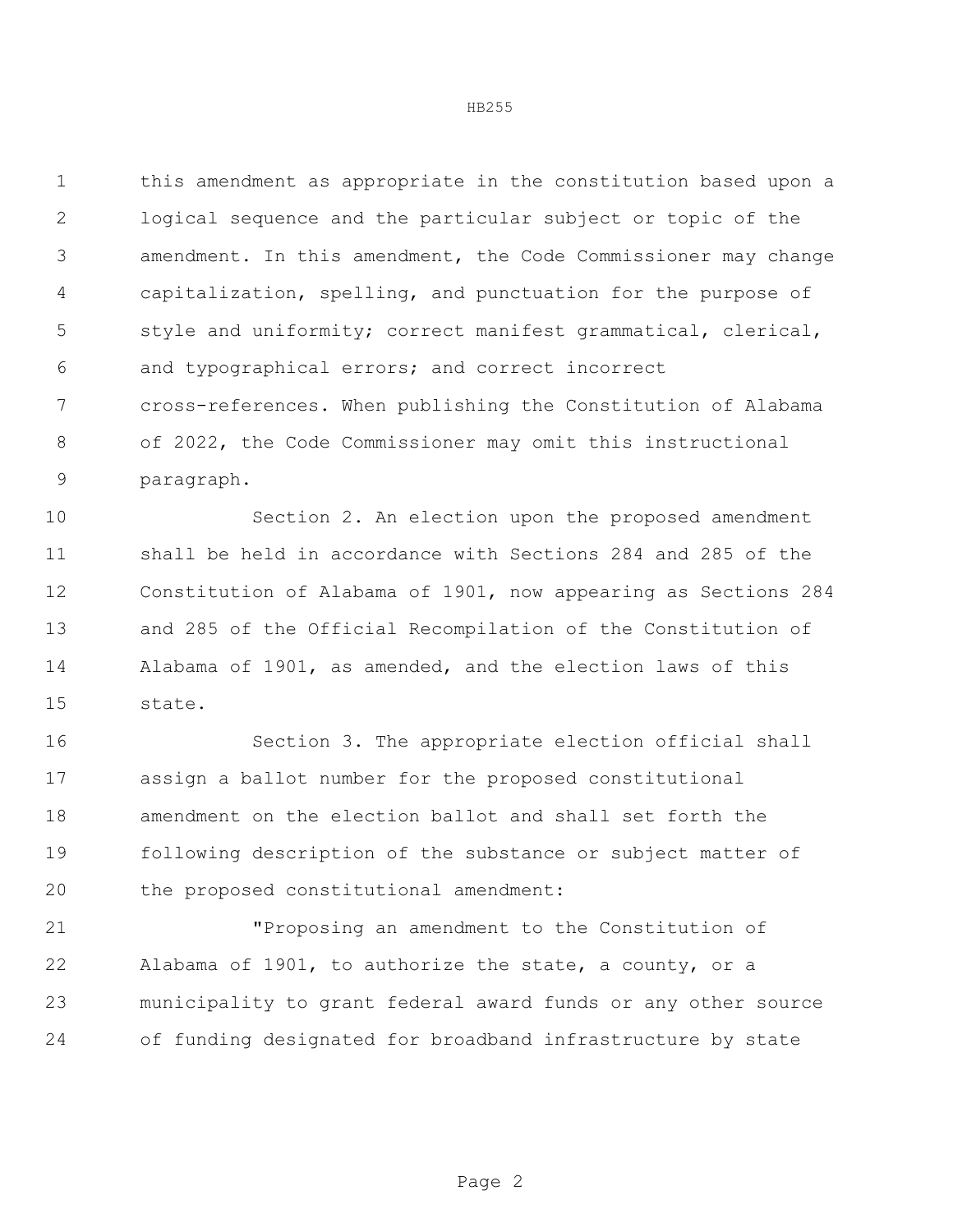HB255

|                |           | law to public or private entities for providing or expanding |
|----------------|-----------|--------------------------------------------------------------|
| 2              |           | broadband infrastructure.                                    |
| 3              |           | "Proposed by Act ."                                          |
| $\overline{4}$ |           | This description shall be followed by the following          |
| 5              | language: |                                                              |
| 6              |           | "Yes ( ) No ( )."                                            |